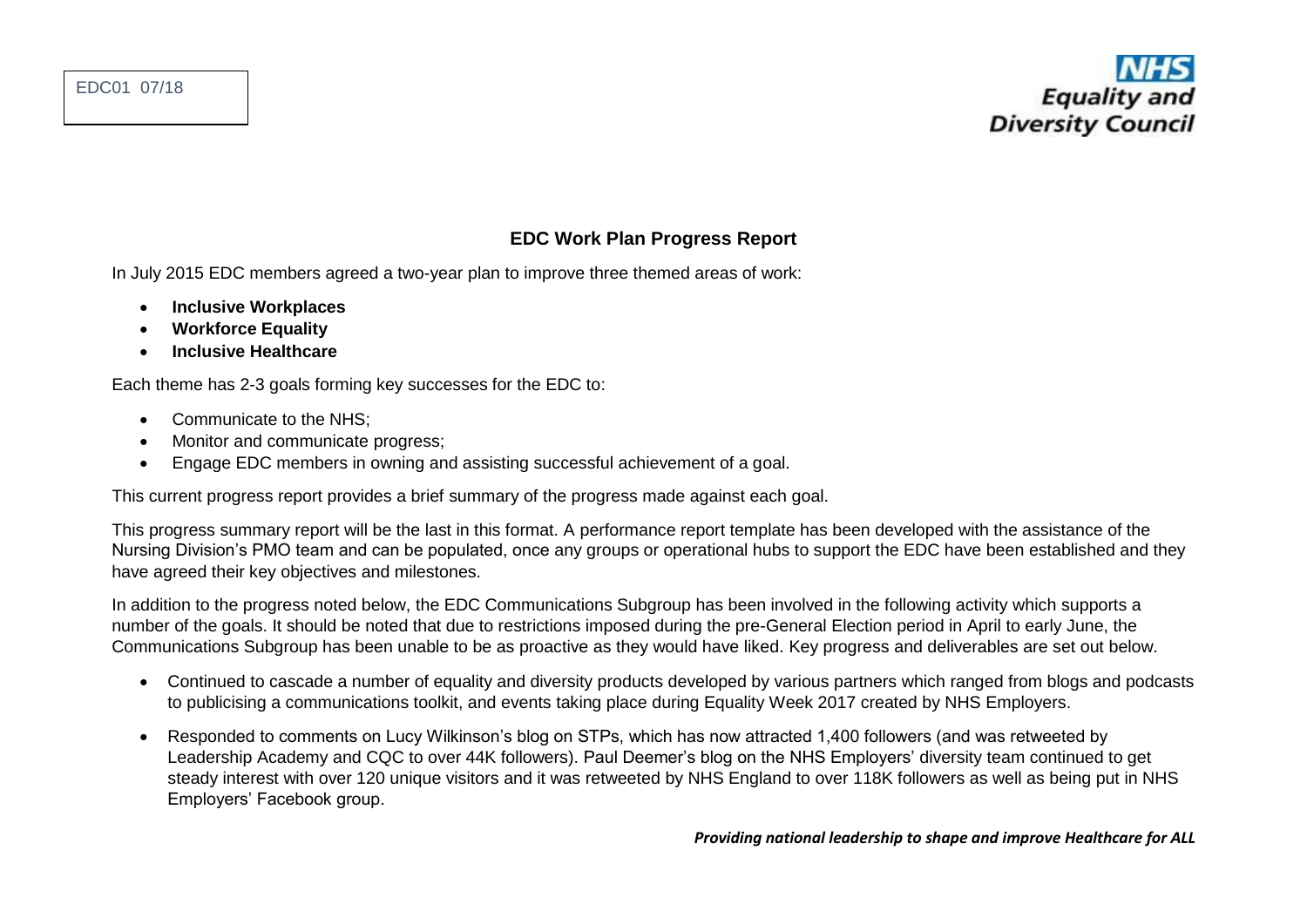

- A communications handling plan was put in place to promote the Workforce Race Equality Standard's (WRES) annual statistics including a press release, bulletin and web copy, media interviews and social media activity. A well-attended workshop session was later held on the WRES at the NHS Confederation's Annual conference in Liverpool, which the Communications Subgroup supported.
- Planning continues on future blogs (including a CQC piece from Dr Steve Fielding on homelessness) and collaborative communications handling across all partners for the forthcoming Sexual Orientation Monitoring Standard (SOM) in July and the Pride events in Leeds and London in July/August.

| <b>Three</b><br><b>Themes</b> | <b>Five Key Goals</b>                                                                           | Progress during the last quarter                                                                                                                                                                                                                                                                                                                                                                                                                                                                                                                                                                                                                                                                                   |
|-------------------------------|-------------------------------------------------------------------------------------------------|--------------------------------------------------------------------------------------------------------------------------------------------------------------------------------------------------------------------------------------------------------------------------------------------------------------------------------------------------------------------------------------------------------------------------------------------------------------------------------------------------------------------------------------------------------------------------------------------------------------------------------------------------------------------------------------------------------------------|
| 1.Inclusive<br>workplaces     | 1. Creating inclusive workplaces through:                                                       |                                                                                                                                                                                                                                                                                                                                                                                                                                                                                                                                                                                                                                                                                                                    |
|                               | 1.1 Delivery of a successful culture<br>change programme co-produced<br>with staff and patients | The Learning Disability Employment Programme (LDEP) and the Disability as an<br>Asset Programme which is part of the Workforce Disability Equality Standard (WDES)<br>are both working towards culture change co-produced and led by disabled patients<br>and staff. The concept of Disability as an Asset is being developed alongside the<br>development of the WDES. The WDES is due to be rolled out from April 2018. The<br>Communication and Engagement Strategy that will support the WDES will draw on<br>Disability as an Asset. In developing additional guidance on the LDEP, Disability as an<br>Asset will be drawn upon as the Programme did during its launch phase between 2015<br>and March 2017. |
|                               | 2. Reducing bullying by:                                                                        |                                                                                                                                                                                                                                                                                                                                                                                                                                                                                                                                                                                                                                                                                                                    |
|                               | Improving practice tools<br>2.1<br>through publication of a best<br>practice report             | The system wide response to bullying issues is currently being led by the work of the<br>Social Partnership Forum (SPF) supported by the Equality and Diversity Sub Group<br>(EDG) of the NHS Staff Council. The Leadership and Workforce Group has links to<br>both of these pieces of work and is seeking to work in partnership to a) produce a<br>series of good practice case studies/models where organisations have gathered<br>robust data; and b) identify a central place to access sharing of good practice models.                                                                                                                                                                                     |

## **EDC Work Plan Progress Report – Quarter 1: 1 April 2017 – July 2017**

 *Providing national leadership to shape and improve Healthcare for ALL*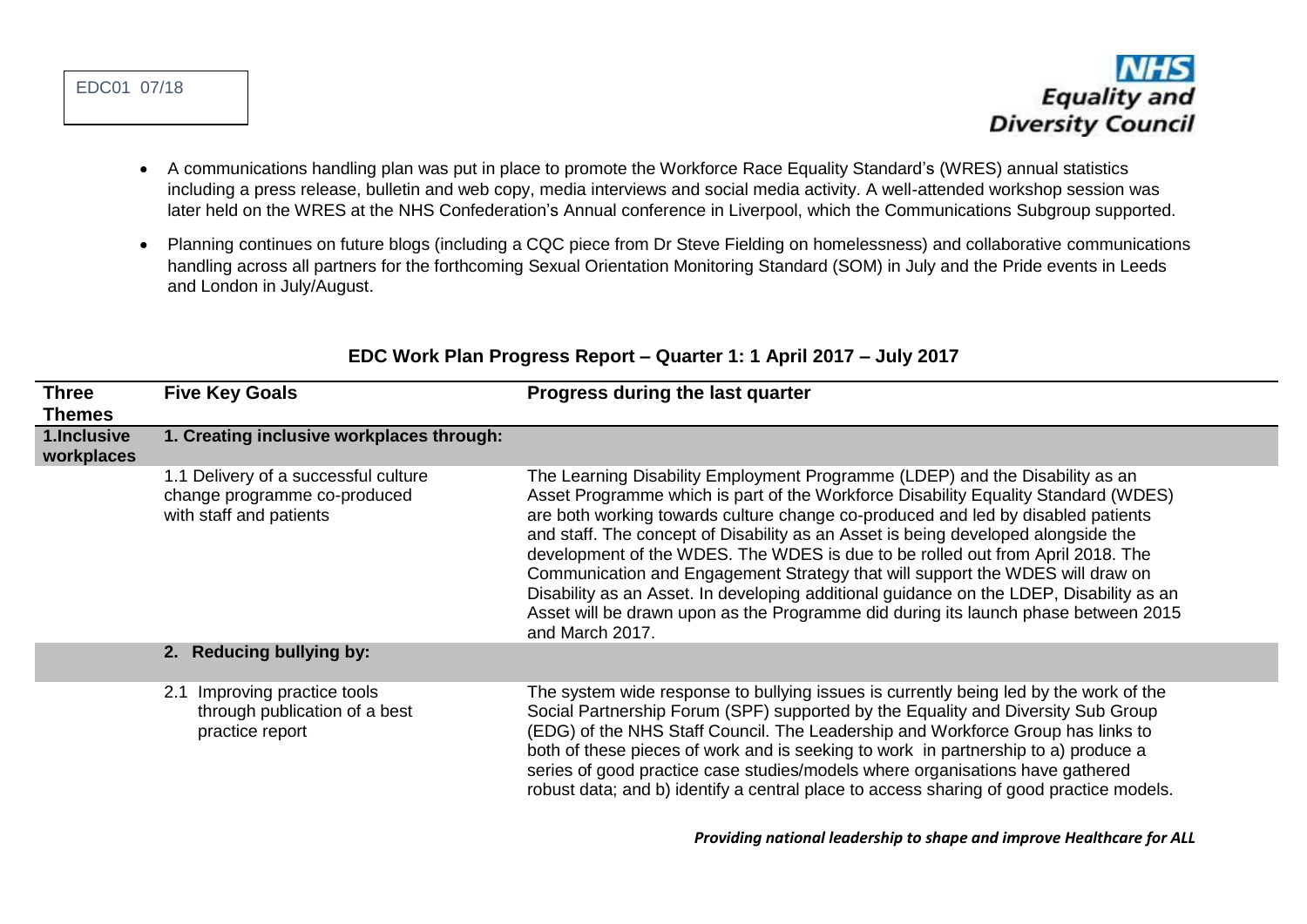EDC01 07/18

## **Equality and Diversity Council**

It has been agreed that the WDES can make a positive contribution to reducing bullying and harassment in the Workplace. The draft WDES metrics are to be presented to the next meeting of the SPF's Workforce Issues Group on 18<sup>th</sup> July 2017. The recruitment of new staff to support the work of the WDES is progressing. Work is currently being led by a senior manager from the Equality and Health Inequalities Unit.

Following initial discussions with NHS Digital in December 2016 and a subsequent meeting with senior colleagues in the DH in May 2017, a scoping exercise has been designed to test the feasibility of developing a Unified Information Standard. The scoping exercise will identify what information is currently available by reference to protected characteristics and whether improvements should be made to support the commitments made in the Next Steps on The NHS Five Year Forward View in relation to Urgent and Emergency Care, Primary Care, cancer and mental health including dementia services. The scoping exercise commenced on 14 June 2017 and is due to be completed by 30 October 2017.

## **2.Workforce 3. Eliminating discriminatory practice by:**

**equality**

3.1 Improving workforce race equality through successful implementation of the WRES (with increased numbers of NHS BME leaders)

The first phase of the WRES programme successfully established the foundations and architecture to enable NHS organisations understand where they are on the workforce race equality agenda. The strategic approach for phase two of the programme has been developed. It builds on data collection, research and system alignment, and focuses upon cultural and transformational change, accountability and sustainability. The Strategic Advisory Group will undergo a refresh to reflect the next phase of the work programme. In the meantime, work continues with regard to the 2017 WRES data returns from NHS organisations, provision of support to organisations, sectors and areas that need particular focus, identification and sharing of replicable good practice models, and analyses of data to further enhance our understanding of the narrative on this agenda. Work with the CQC is in hand to ensure that inspection regimes are impactful and are asking the right questions on (race) equality.

2.2 Implementation of a national campaign to understand and act on data.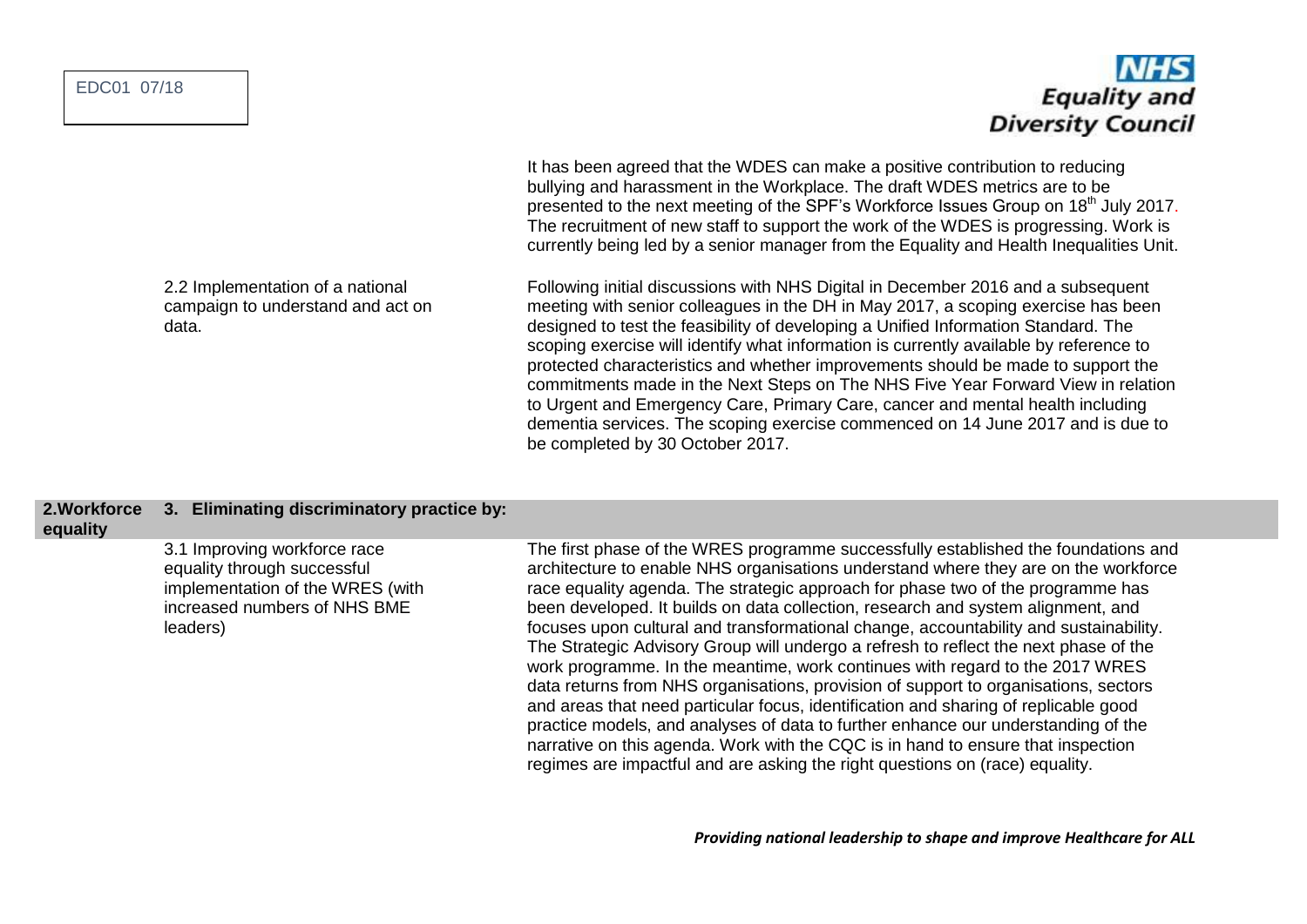| EDC01 07/18 |  |
|-------------|--|
|-------------|--|



| 3.2 Developing workforce equality<br>standards across protected groups                                                                                                    | The WDES is to be mandated within the NHS Standard Contract from April 2018. The<br>WDES Strategic Advisory Group (SAG) and Technical Advisory Group (TAG) are<br>working together to further refine the metrics and associated guidance will be<br>produced in the autumn 2017. In support of this, NHS Employers ran a successful<br>second Disability Summit in May 2017 as part of #EQW2017. The WDES SAG and<br>TAG have agreed a project delivery plan and identified how the provisional WDES<br>metrics will be tested by a small number of NHS Trusts drawn from the four English<br>regions. |  |  |  |
|---------------------------------------------------------------------------------------------------------------------------------------------------------------------------|--------------------------------------------------------------------------------------------------------------------------------------------------------------------------------------------------------------------------------------------------------------------------------------------------------------------------------------------------------------------------------------------------------------------------------------------------------------------------------------------------------------------------------------------------------------------------------------------------------|--|--|--|
| 3.3 Increase employment<br>opportunities and the employment<br>of people with learning disabilities<br>in the NHS (with increased<br>numbers of PLDs in NHS<br>employment | 119 NHS organisations have pledged their commitment to increasing the number of<br>people with learning disabilities that they employ. Of these, at least 36 are known to be<br>employing people with a learning disability. With effect from the beginning of April<br>2017, responsibility for this Programme transferred to NHS England's Equality and<br>Health Inequalities Unit. No specific target was set on transfer, but the aim is to match<br>the 59 appointments secured over the first two years.                                                                                        |  |  |  |
| 4. Improving organisation performance on equality through:                                                                                                                |                                                                                                                                                                                                                                                                                                                                                                                                                                                                                                                                                                                                        |  |  |  |
| 4.1 Improving use and impact of<br>EDS <sub>2</sub>                                                                                                                       | Learning from the recent EDS2 roadshows, as well as feedback from key<br>stakeholders, will be considered as part of the realignment of the equality tool with the<br>revised EDC work programme and the new healthcare architecture. Melanie Walker<br>(CEO, Devon Partnership NHS Trust) will take on the role of SRO – providing senior<br>leadership on EDS2 going forward.                                                                                                                                                                                                                        |  |  |  |
| 4.2 Improving the monitoring of<br>experience and outcomes across<br>protected groups                                                                                     | Further case studies are being sought to consider how EDS2 is improving outcomes<br>for patients and staff across all protected groups, and with inclusion health groups.<br>See also 4.1 above.                                                                                                                                                                                                                                                                                                                                                                                                       |  |  |  |
| 4.3 Developing information<br>standards                                                                                                                                   | Following approval at the SCCI Board in February 2017, the SOM specification and<br>Guidance is due to be published in July 2017. The slight delay was due to Purdah<br>restrictions during the General Election. A multi-agency Implementation Group has<br>been meeting in readiness for approval being granted and a Communications<br>Strategy, which will form part of a wider Implementation Plan, has been developed.<br>See 2.2 for information on the development of a Unified Information Standard.                                                                                          |  |  |  |